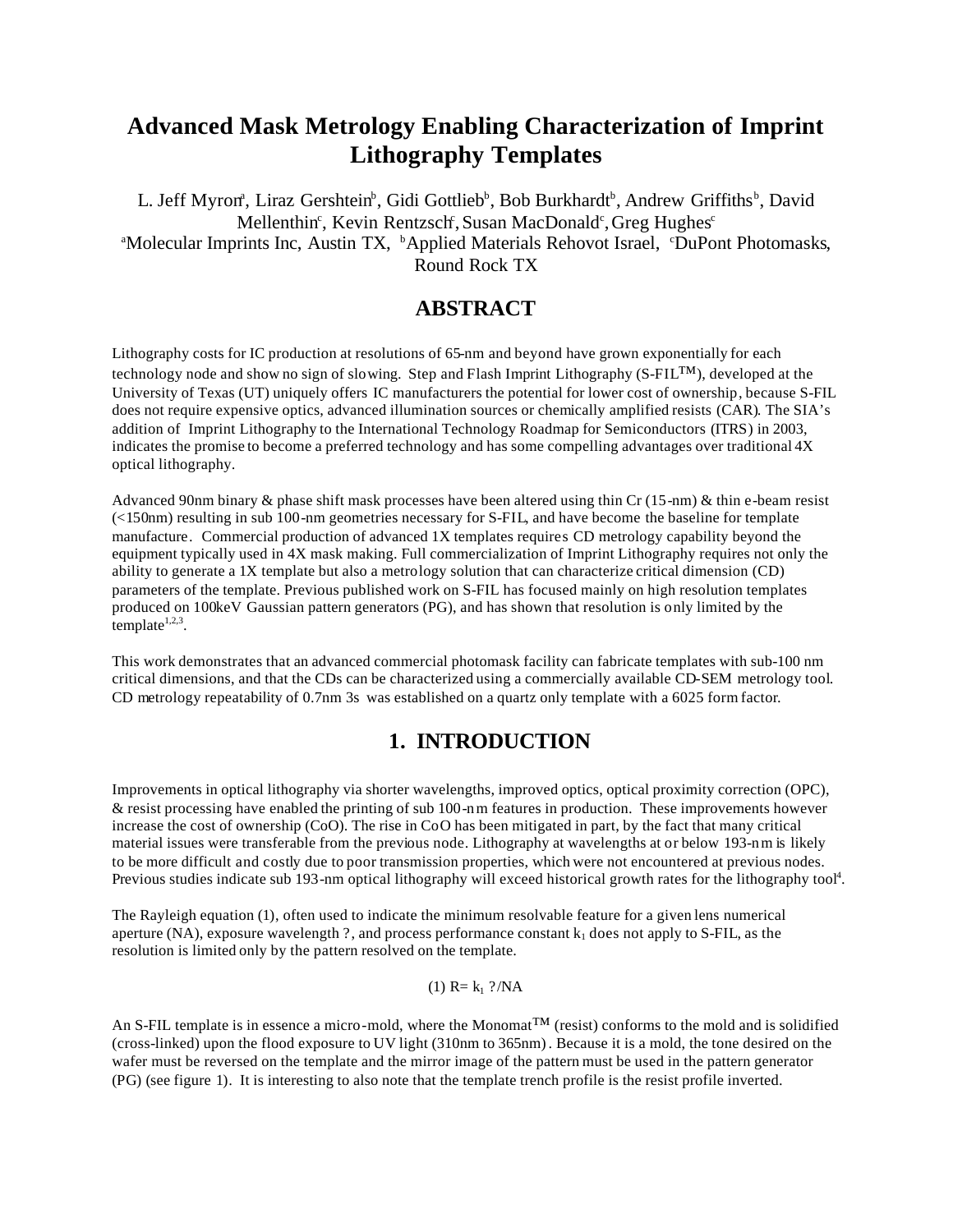Reducing the cost  $&$  complexity of the lithography tool by bypassing the material transmission  $&$  projection issues places stringent requirements on the template and its associated commercial infrastructure. Altered 90nm node commercial photomask processes were used to fabricate 1X S-FIL templates resulting in sub 100nm geometries etched in 6025 quartz photoblanks. The resultant templates now absent of conductive or semi-conductive layers such as Cr or MoSi, exacerbate charging effects commonly encountered when measuring critical dimensions (CDs) via a CD-SEM.The purpose of this work is to identify metrology methods suitable for characterizing 1X templates. New gas injected CD-SEMs reduce charging effects and may provide the means for CD characterization.



Figure 1. Template and imprinted wafer diagram

## **2. EXPERIMENTAL**

Four 1X templates were fabricated on a standard fused silica quartz 6025 blank (6" x 6" x 0.25") with a 15nm Cr layer. A common positive tone chemically amplified electron beam resist (FEP-171) was coated (<150nm) and exposed using a JBX-9000 MVII 50keV electron beam PG, using a LaB $_6$  source. A modified chromeless phase shift mask (Cr-less PSM) process route was used in a commercial 90-nm node capable production photomask facility. Recipes and process conditions were changed to accommodate thinner Cr & resist thicknesses. As Cr-less PSMs and S-FIL templates have comparable process steps, standard production equipment was used (see figure 2). The Cr is used as an etch block for the quartz etch, both of which were dry etched using a production tool.

In both the Cr-less PSM and S-FIL template route, the second level lithography step is exposed using an Alta 3700 iline laser PG. This step for Cr-less PSM is designed to expose the active area such that the Cr can be readily removed, however in the case of S-FIL templates it must protect the active area, in order to form the 15µm mesa or pedestal. The mesa is formed by etching the non-active areas in a wet buffered oxide etch (BOE) solution.

A dark-field pattern was exposed on the positive tone e-beam resist on the template, which resulted in spaces and trenches etched into the quartz plate. These spaces and trenches, when immersed into the Monomat, form the resist lines on the wafer, as shown in figure 1. As a result, when comparing the line CDs of the wafer to the template spaces that formed them, we compare the top resist line CD to the bottom of the template space and the bottom resist line CD to the top of the template space.

After patterning was completed, the 6025 plate was sent to Applied Materials for CD-SEM measurements using an Environmental Gas Injection enabled RETicleSEM tool. After measurements were completed, it was sent back for a protective resist coat and the plate was diced, thereby forming four imprint templates (see figure 3).

The RETicleSEM is a CD-SEM tool customized for reticle applications. The tool uses a narrow electron beam to scan the reticle at high magnification. One of the major issues using SEM technology on reticles, is the isolating nature of the quartz/glass blank, which results in surface charging. Charging causes a deceleration of the electron beam that changes the landing energy, and deflects the beam. By injecting nitrogen into the system, the primary &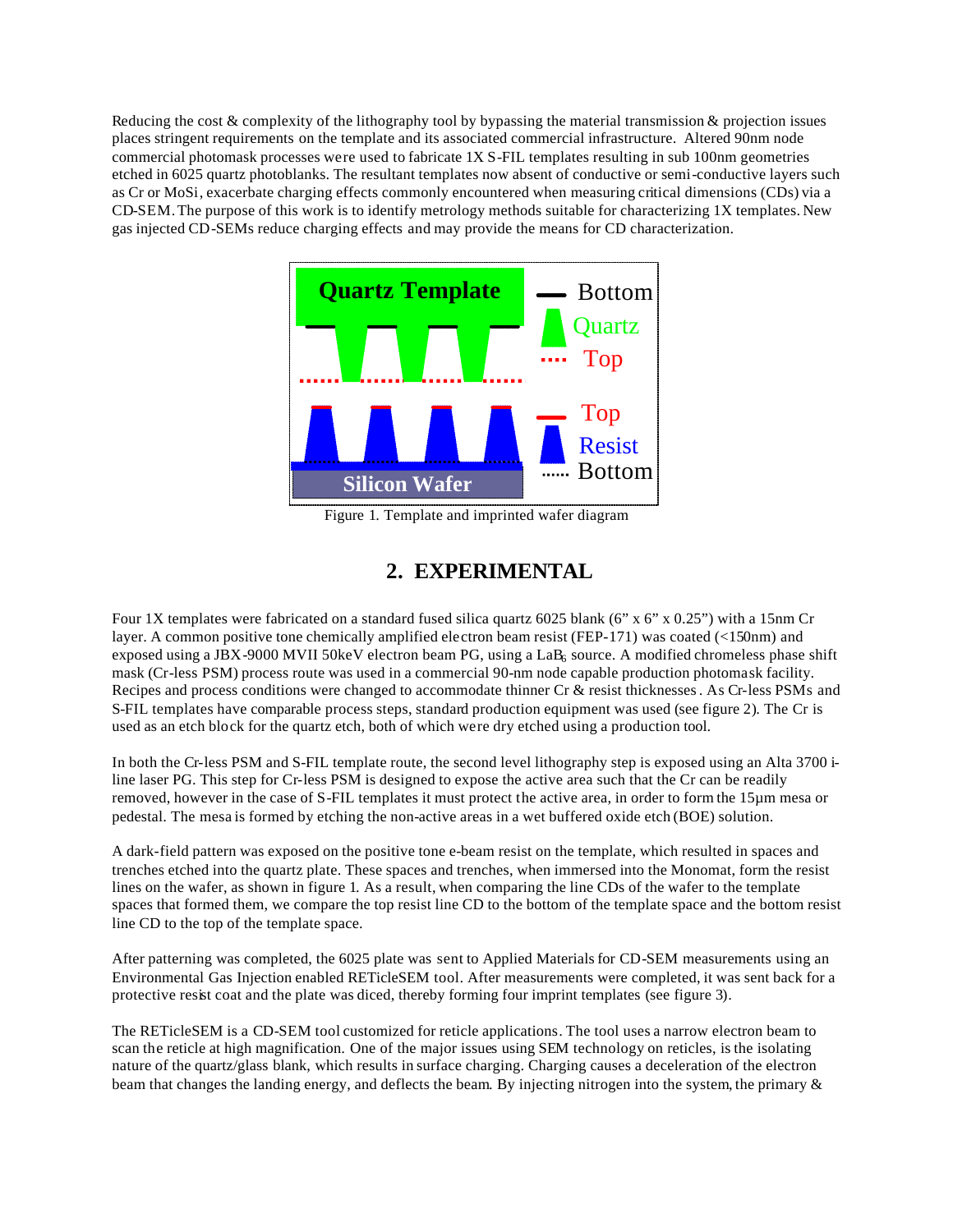secondary electrons produce positive ions from the injected  $N_2$  gas which compensate for the negative charge buildup on the sample.



#### **Cr-Less Photomask**

Figure 3 a) 6025 plate layout of four S-FIL pedestal templates. b) diced 6025 plate resulting in four templates and discarded quartz. c) four S-FIL templates, 65mm x 65mm x 6.35mm, with 25mm square raised (15µm) active (center) area.

**XXXXXXXXXXXXXXXXXXX** 

a. b.  $\qquad b.$  c.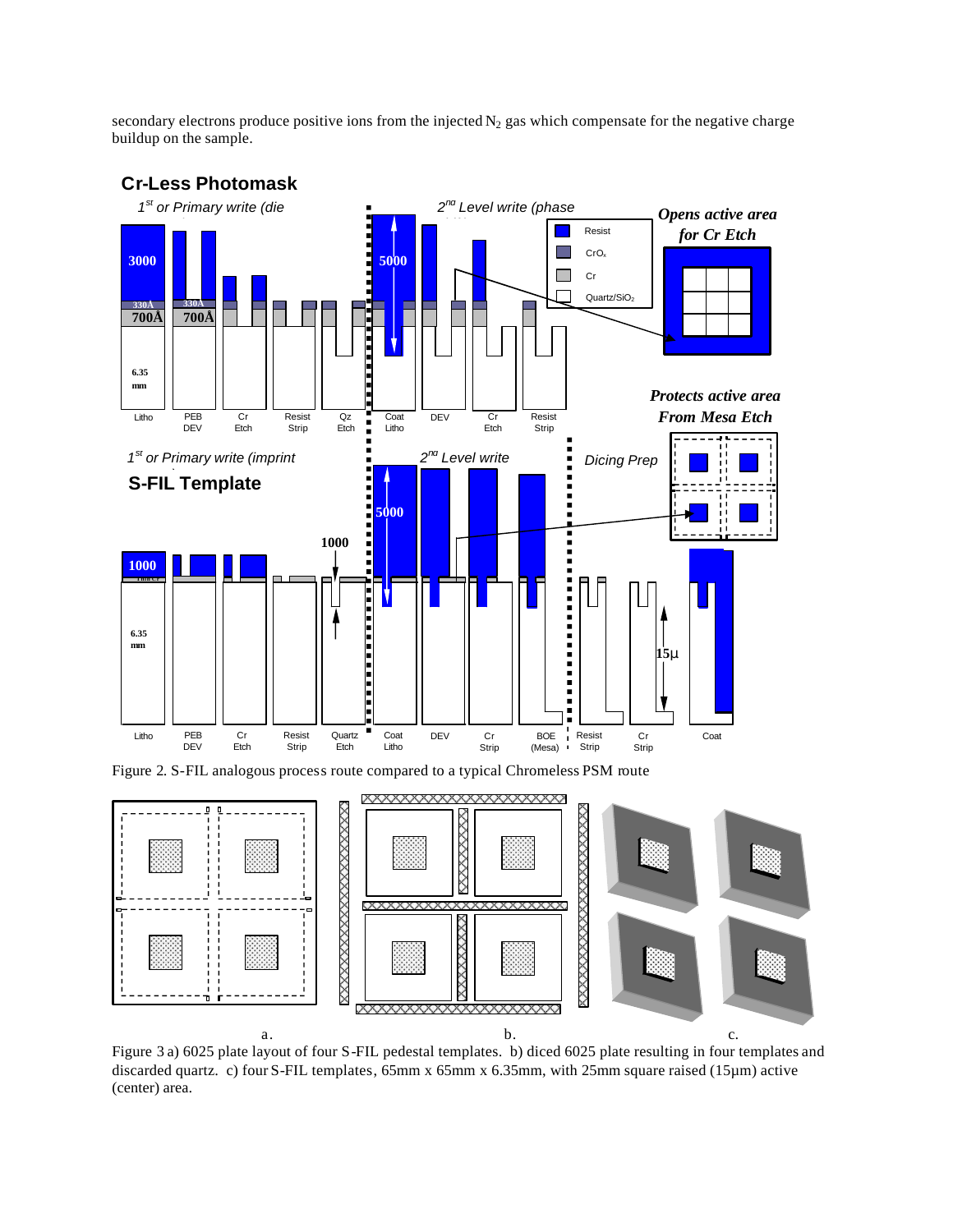After dice, one of the templates was cleaned and imprinted using an Imprio 100 nano-imprint tool, on 200mm wafers coated with 60nm of DUV30J, an inorganic bottom anti-reflective coating (BARC). A non-silicon containing low viscosity Monomat material (resist) was dispensed, and cross-linked with UV light, exposed through the back of the transparent template. Process details and mechanics of S-FIL has been described thoroughly elsewhere<sup>5,6,7</sup>. The imprinted wafers were then measured on the same CD-SEM from Applied Materials (RETicleSEM ), in the same locations, and the results were compared.

The CD-SEM was calibrated using an OPAL calibration wafer/reticle using the appropriate beam conditions for the wafer and template, 900V and 2000V respectively. The repeatability of the template measurements were carried out using two static within 5 dynamic runs on 60nm isolated and nested spaces/trenches (see table 1). Each of the  $3\sigma$ and its associated means came from 10 measurements. The average  $3\sigma$  variation was excellent, measuring 0.7nm.

|            | <b>Isolated</b> |       |       | <b>Nested (1:3)</b> |         |       |       | Pitch (1:3) |       |       |       |       |
|------------|-----------------|-------|-------|---------------------|---------|-------|-------|-------------|-------|-------|-------|-------|
| Template   |                 | ◠     |       |                     |         |       |       |             |       |       |       |       |
| Ave CD(nm) | 50.08           | 46.34 | 50.47 | 49.40               | 64.28 l | 61.96 | 60.83 | 61.55       | 232.3 | 234.4 | 237.6 | 232.3 |
| 3s(nm)     | 0.73            | 0.68  | 0.37  | 0.71                | .04     | 0.77  | 1.31  | 0.97        | 0.49  | 0.54  | 0.45  | 0.39  |

Table 1. Template repeatability results using two static measurements, within 5 dynamic on 60nm trenches.

Several size trenches/spaces were exposed (from 50nm to 150nm), both isolated and nested (see figure 4). The space:line ratio (S:L) included 1:5 and 1:3 for all sizes, and as dense as 1:1 for 80nm structures and larger. The active area on the 65mm x 65mm templates was 25mm x 25mm. The active area is centered within the temp late and is raised above the surrounding quartz 15µm.



Figure 4. Isolated and nested template spaces

A second template was used to make an imprinted wafer in the same manner and both were sent for cross-sections of the 90nm structures in the same locations. The wafer was broken to obtain the resist cross-sections and after determining the cross-sectional location, the template was cross-sectioned in the same place using a focused ion beam (FIB) tool.

# **3. RESULTS AND DISCUSION**

We examined the cross-sections of the second sacrificed template and its imprinted wafer and found good agreement between the wafer lines and template trenches (see figures 5 and 6, & table 2). Some of the issues noted, were:

- The side wall angle of the template trench and resist lines were less than 90 degrees
- The top of the resist profile and bottom of the template trench were not level (see figures 7 and 8)
- There was a slight foot on the imprinted lines

The bottom of the trench had a shallow micro-trenching, which when inverted through the imprint process into the resist lines produce slight ridges on the top edges. This profile is better shown in figures 7 & 8 and similar results have been reported by Motorola via transmission electron microscopy (TEM)<sup>8</sup>.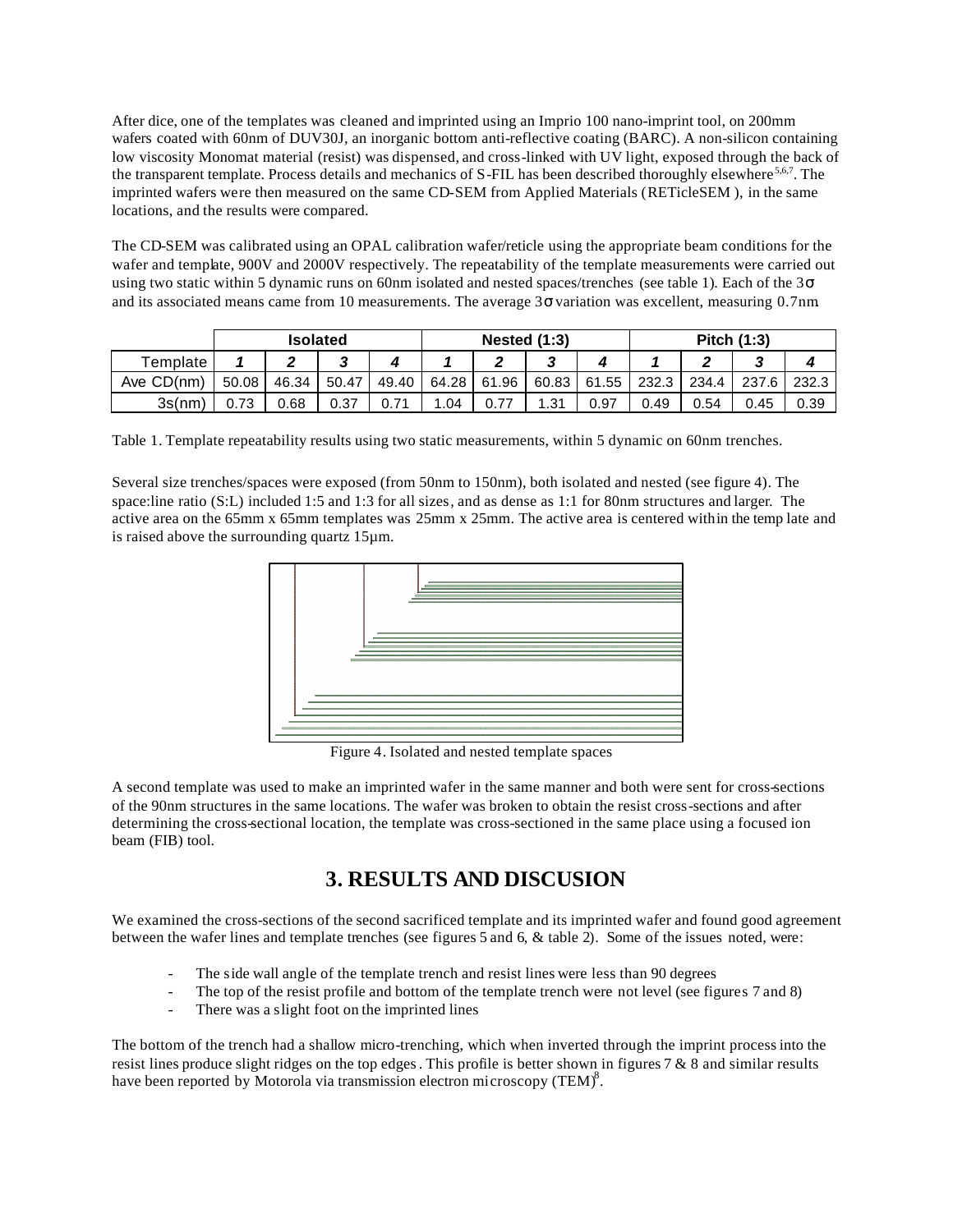

*Cross-Sections courtesy of Cerium Labs*

Figure 5. Wafer imprint x-section from a sacrificed wafer Figure 6. Template x-section from a sacrificed template

|               | <b>Resist</b> | Template |  |  |
|---------------|---------------|----------|--|--|
| Top           | 95            | 145      |  |  |
| <b>Bottom</b> | 137           | 94       |  |  |
| Pitch         | 232           | 225      |  |  |
|               |               | qя       |  |  |

Table 2. X-Section Critical Dimensions



# **Wafer Template**



Figure 7. Wafer imprint x-section from sacrificed wafer Figure 8. Template x-section from sacrificed template

Excellent correlation was noted between the template and resist features. As an example, the base of the template trench and the top of the resist image were nearly identical in size. In fact, for all of the feature attributes, the critical dimensions were essentially the same, to within the measurement error of the technique employed. Naturally, a nondestructive method of measurement is required to routinely characterize the fused silica templates.

Choice of the correct CD-SEM algorithm is critical for properly identifying feature profile. The CD-SEM has three available modes for determining the top of the resist and the bottom of the template trench: namely, max peak, max falling edge, and line analysis (see figure 9). We modulated the three modes on both 90nm & 150nm features. The results are reported in table 3. For the bottom of the template space, the use of different modes did not did not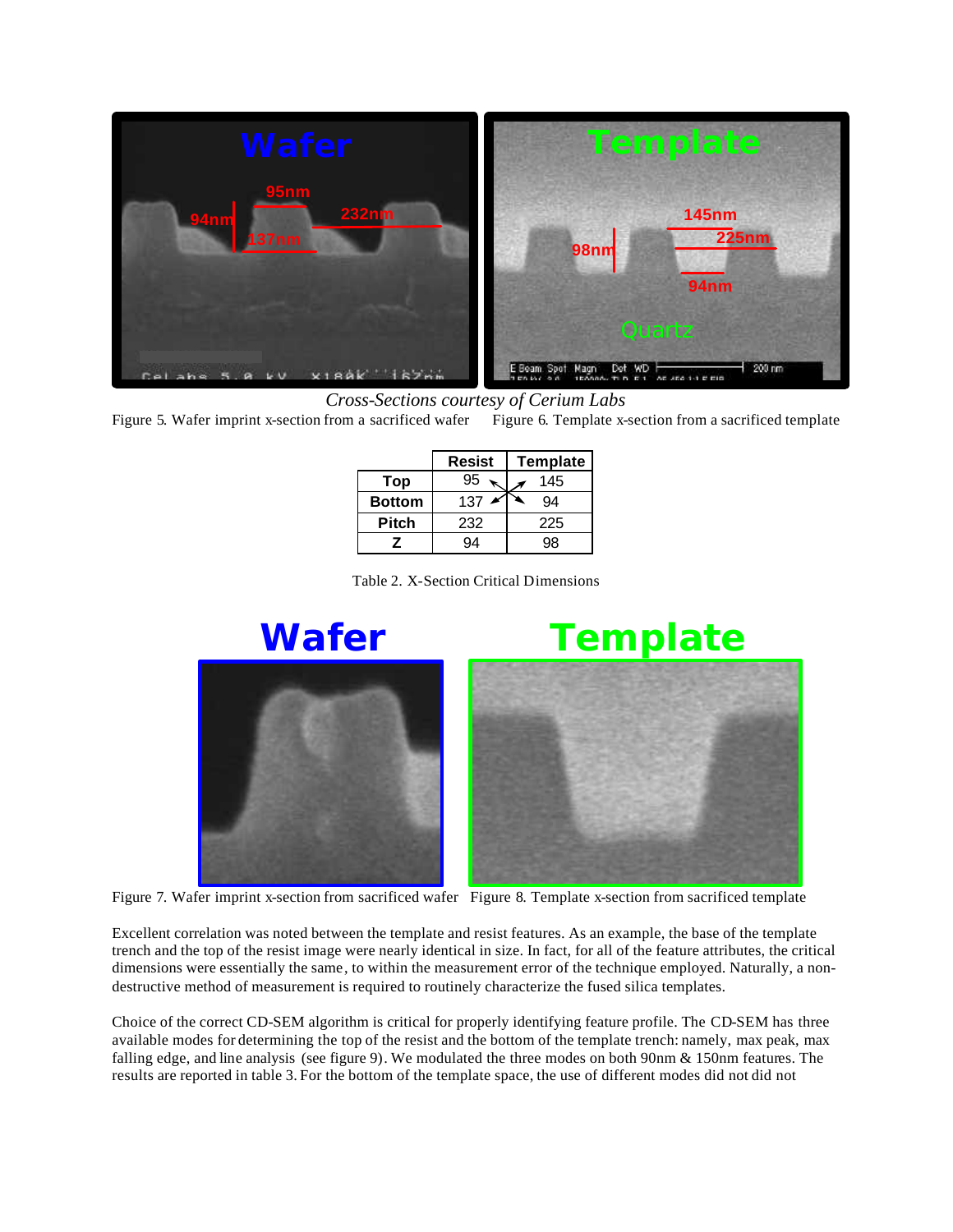influence the final measurement. The top of the resist line was highly dependent on the particular algorithm, however. The max peak mode produced CDs consistent between wafer and template.



Figure 9. Available modes for topographic point detection

|                         |       | 90 <sub>nm</sub>    | <b>150nm</b> |                     |  |  |
|-------------------------|-------|---------------------|--------------|---------------------|--|--|
|                         | Wafer | <b>Template</b>     | Wafer        | <b>Template</b>     |  |  |
|                         | Top   |                     |              |                     |  |  |
|                         | Line  | <b>Bottom Space</b> | Top Line     | <b>Bottom Space</b> |  |  |
| <b>Max Peak</b>         | 84.83 | 80.68               | 149.34       | 145.93              |  |  |
| <b>Max Falling Edge</b> | 63.1  | 80.53               | 126.68       | 145.2               |  |  |
| <b>Linear Analysis</b>  | 57.44 | 80.68               | 107.76       | 144.4               |  |  |

Table 3. Mode modulation for CD measurement

The top CD and the bottom CDs for both the template and wafer features have a consistent offset of approximately 47n m. This is consistent with cross section results depicted in figures 5-8. Many measurements were taken on complimentary template and resist features and the results are reported in figure 10. Because the profiles of the features are not 90 degrees, the data does not fall along the 45 degree line drawn on the scatter plot. Instead, the two data sets follow parallel paths, indicating the reversed nature of the template and resist features. It is interesting to note that data that does not fall along these two lines is generally indicative of a flyer in the data set. Two examples of flyers are depicted in figures 11 and 12.

Previous work has indicated that feature profiles approaching 90 degrees are possible, and that optimization is still required on the current fabrication process<sup>3</sup>.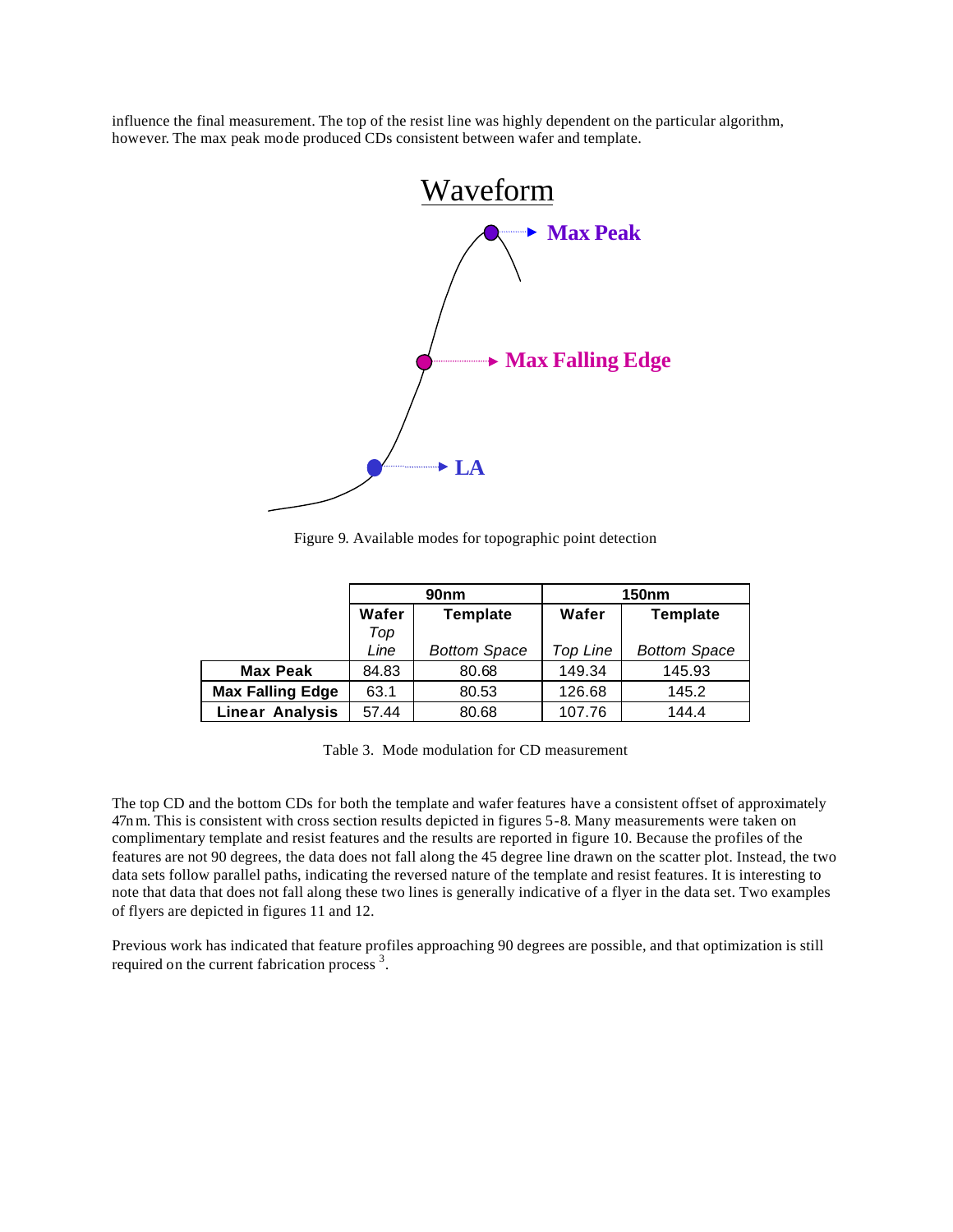

**CD-Bottom(nm)** Figure 10. Top CD vs. Bottom CD scatter plot





Figure 11. Template: 80nm 1:1 Spaces Figure 12. Template unresolved 70nm Isolated Space

## **4. SUMMARY & CONCLUSIONS**

Sub 100nm S-FIL templates can be fabricated with existing commercial 90nm node photomask production equipment. The process flow is analogous to the existing Cr-less PSM routes and critical dimensions on the templates can be characterized using an environmental gas injection enabled CD-SEM. Further work is necessary to optimize the template fabrication process in order to achieve the dimensional control suitable for the 65nm node. The path forward is known and work will include:

- improved proximity effect correction (PEC)
- improvements in commercial e-beam PG resolution
- improved resists
- improved dry etch processes (Cr & quartz)